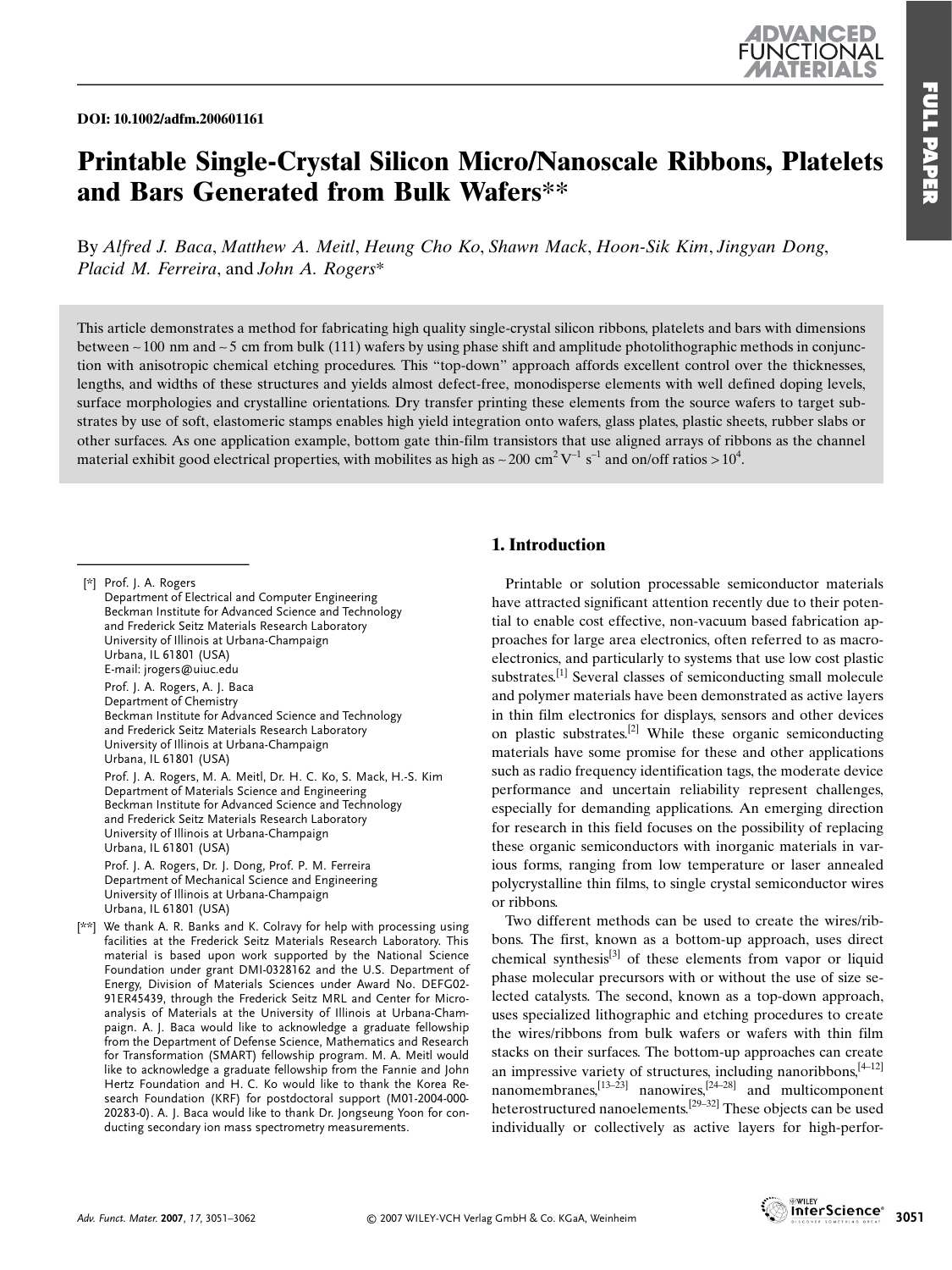mance transistors, light-emitting diodes and other devices.[25,28,31] Two main challenges exist with the bottom up approach. First, tight control of the dimensions and dimensional uniformity, the doping levels, the crystallographic orientations and the materials purity can be difficult. Second, producing organized arrays of these elements, in configurations that are suitable for scalable integration over large areas into macroelectronic systems, can be challenging.

ANCED FUNCTIONAL

The top-down approaches overcome this second difficulty by exploiting transfer printing techniques that retain the geometrical order of the elements as defined by the lithographic steps. Also, they offer excellent control over the dimensions, crystallinity and doping levels of the micro/nanostructured elements and can be applied to any of the wide range of materials that are available, in many cases as commodity items, in wafer scale sources, including Si, SiGe, bi-layered Si/SiGe, GaAs, GaN, and others.[13,16,19,21–23,32–41] Recent reports demonstrate that various types of field effect transistors, diodes and other devices can be formed on polymeric substrates using micro/nanoribbons of these sorts of single crystal inorganic semiconductors. These systems show good electrical performance,<sup>[35-38,42]</sup> mechanical flexibility,<sup>[38,41]</sup> low cost<sup>[35,36]</sup> and, in certain structural forms, stretchability, $[34]$  even in intrinsically brittle materials such as GaAs.[40]

The source of silicon material used for the "top-down" approach often consists of wafers that imbed sacrificial layers, such  $SiO<sub>2</sub>$  in silicon-on-insulator (SOI) structures.<sup>[37,38]</sup> This type of SOI wafer is useful because it provides a simple route to micro-/nano-structures of Si in which photolithographic patterning is followed with selective etching of the  $SiO<sub>2</sub>$ . Although this method produces well-defined Si micro/nanostructures, the high-cost associated with SOI wafers makes the fabrication of large quantities of Si micro/nanostructures economically unattractive. Our recent work introduced a method to generate micro/nanoscale ribbons with geometries (thicknesses and widths of ∼200 nm and ~10  $\mu$ m, respectively) similar to those that can be produced from SOI wafers, but using low cost bulk silicon wafers as the source material.<sup>[35,36]</sup> The present paper extends this initial work in several important ways. First, it provides detailed studies of the materials aspects of the processing and introduces optimized etching chemistries that increase substantially the level of control over the dimensions and uniformity of the fabricated structures. Second, it shows the fabrication of ribbons via wet etching with Tetramethyl ammonium hydroxide (TMAH), which is compatible with integrated circuit processing. Third, it exploits these new approaches to fabricate not only ribbons, but also thick (up to  $50 \mu m$ ) bars and wide (up to 100 μm) platelets, whose geometries can be useful for solar cell and sensor applications, respectively. Fourth, it demonstrates the printing of these elements, in a selective manner with an automated tool, over large areas. Fifth, it shows that nanoribbons formed in this manner can be structured into 'wavy' geometries on elastomeric substrates, as a bulk wafer alternative to the SOI based stretchable electronics reported recently.<sup>[34]</sup> Sixth, it illustrates the fabrication of silicon microphotodiodes generated from thick silicon bars. Collectively, these results might be important for future macroelectronics systems and

other devices that require large-area, high-performance and low-cost semiconducting materials.

# **2. Results and Discussion**

#### **2.1. Fabrication of Silicon Ribbons**

Figure 1 schematically illustrates processing steps for generating Si micro/nanostructures from a bulk wafer. The first step uses phase shift and traditional photolithography to define lines of photoresist (PR) aligned perpendicular to the  $\langle 110 \rangle$ direction on the surface of a silicon (111) wafer, as shown in Figure 1a. Evaporating Ti/Au (3 nm/30 nm) on this pattern of



Figure 1. Schematic illustration of steps for generating Si ribbons from a bulk silicon (111) wafer, including a) defining thin photoresist lines on a Silicon (111) wafer by near field phase shift lithography; b) evaporating Ti/ Au (3 nm/30 nm) and subsequent liftoff to define trenches; c) isotropic reactive ion etching the Si using the Ti/Au as an etch mask; d) etching the resulting trenches with an KOH/IPA solution to generate square sidewalls and a smooth base; e) passivating these sidewalls using 60 nm  $SiO<sub>2</sub>/$ 270 nm PECVD silicon nitride and angled evaporated Ti/Au (3 nm/ 30 nm); f) removing the exposed  $SiO<sub>2</sub>/silicon$  nitride by reactive ion etching; g) anisotropic etching of unprotected silicon with KOH; h) continued etching of unprotected silicon to generate free standing silicon ribbons.

PR and then removing the PR with acetone produces a metal mask for dry etching (Fig. 1b). Isotropic reactive ion etching (RIE; etch gas:  $SF<sub>6</sub>$ ) of the exposed silicon produces trenches with rounded cross sectional profiles, as shown in Figure 1c. Etching these trenches in KOH/Isopropyl alcohol (IPA), according to details presented in the following section, transforms the rough, rounded trenches into grooves with perfectly rectangular cross sections and smooth surfaces, with dimensions that can be controlled accurately (Fig. 1d). This refining procedure represents an advance over previously described approaches, and is critically important to produce smooth surface morphologies and with dimensions that can be selected over a wide range (from ∼ 100 nm to ∼ 100 mm). The next step involves growing thermal oxide (60 nm) on the silicon and depositing a conformal coating of  $Si<sub>3</sub>N<sub>4</sub>$  (thickness = 270 nm) via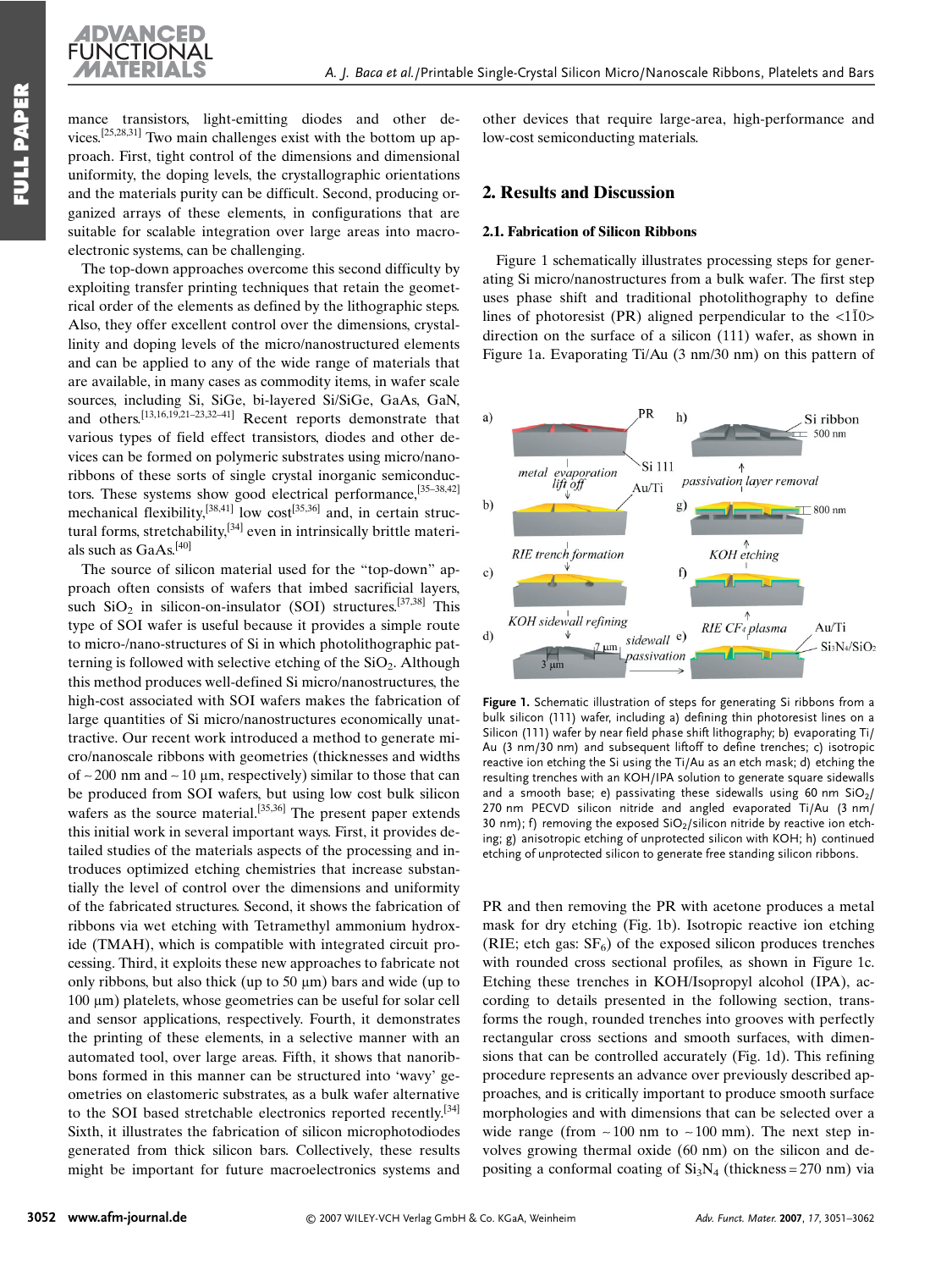plasma enhanced chemical vapor deposition (PECVD) to protect the sidewalls of the rectangular grooves. Angled electron beam evaporation (75° from the normal axis of a wafer) of Ti/ Au (3 nm/30 nm) with a collimated flux forms an etch mask on the sidewalls (Fig. 1e) but leaves the  $SiO<sub>2</sub>/Si<sub>3</sub>N<sub>4</sub>$  on the floors of these grooves exposed. RIE with a  $CF_4$  plasma removes this exposed  $SiO<sub>2</sub>/Si<sub>3</sub>N<sub>4</sub>$  (Fig. 1f). Anisotropic etching in KOH creates an etch front that proceeds along the Si <110> directions, beginning on one side of the trench and continuing in the lateral direction until the etch fronts meet (Fig. 1f). Further etching the unprotected silicon produces freestanding single-crystal silicon ribbons (Fig. 1h), bars or platelets, depending on the parameters associated with the photolithographic and other processing steps.

The fabrication approaches of Figure 1 create silicon structures in well defined arrays with uniform geometries. Dry transfer printing can lift these structures from the wafer, retaining the lithographically defined order, provided that they are designed with sacrificial breakaway 'anchors' that keep them tethered to the wafer after complete undercut etching. As illustrated in this paper, the printing can be done in a selective manner from specific areas of the wafer. Figure 2 presents a schematic representation of this process, as operated in a mode that expands the areal coverage of the silicon and a chemical method that regenerates the surface of the silicon to prepare it for the fabrication of additional printable structures. The printing is performed with a home-built mechanical three-axis stage controller and a poly(dimethylsiloxane) (PDMS) stamp with a



**Figure 2.** Schematic illustration of the process for transfer printing silicon ribbons onto desired substrates and for regenerating the surface of the source wafer: a) conformal contact of a PDMS transfer element with the top surface of selected regions on a source wafer that supports an array of silicon ribbons attached to the wafer at their ends; b) removal of the stamp and lift off of a fraction of the ribbons from the wafer; c) repeated transferring of silicon ribbons onto various substrates; d) anisotropic wet chemical etching (e.g., KOH) of the wafer to regenerate its surface for the production of another set of silicon ribbons.

fabricated relief structure (i.e.,  $2 \times 2$  array of square relief structures with lateral dimensions of  $~0.5~\text{mm} \times 0.5~\text{mm}$ ) formed using the techniques of soft lithography. In contrast to our previous work,[43] this printing system provides an automated way to transfer the silicon with high throughput, and excellent control over registration and positioning (to within  $~\sim 1 \mu m$ ). The three-axis mechanical stage is under both precise position control and force control. A motion program places the PDMS in conformal contact with the top surface of a portion of the silicon ribbon array. PDMS stamps were inked with silicon ribbons, bars or platelets via Van der Waals interactions between the PDMS and the Si. Removing the PDMS stamp from the donor substrate quickly leads to efficient transfer of the structures from the wafer to the stamp (Fig. 2b).<sup>[44]</sup> Next, the stage places the PDMS stamp in contact with the surface of the target substrate and removes it slowly, leaving the silicon ribbons on the substrate. Repeating this process can fill a large area substrate with silicon in desired locations. After depleting the source wafer of silicon elements, the substrate can also be recycled by mechanically and/or chemically polishing the surface of the wafer with a 40 wt% KOH solution heated to a 120 °C for 15 min. The anisotropic wet chemical etching of donor substrate produces a flat surface on the silicon wafer suitable for the production of additional silicon structures. This process can be repeated multiple times to consume the thickness of the wafer.

Figure 3 shows scanning electron microscopy (SEM) images of the structures at different steps of the fabrication sequence illustrated in Figure 1. In the initial step, phase-shift photolithography (see Experimental Sec.) using a PDMS phase mask produces narrow PR lines with thicknesses and widths of 400 and 200 nm (Fig. 3a), respectively. Metal deposition and liftoff create a metal masking layer (Fig. 3b). Next, RIE etching the exposed silicon area with  $SF_6$  produces nearly isotropic profiles (Fig. 3c). This step forms trenches with round-shaped sidewalls and rough surfaces that can lead to local defects, thickness variations and other unwanted features in the silicon structures. These issues are avoided by use of the anisotropic refining step that transforms the non-ideal cross sections of the trenches to perfect, rectangular shapes. The KOH used for this step removes silicon along {110} planes much faster, by up to several hundred times, than along the {111} planes. The origin of this difference in etching rate rests in the lower density of atoms and higher density of dangling bonds on the {110} planes than the  $\{111\}$  planes.<sup>[45-47]</sup> In particular, the trench and sidewall regions are composed of Si  $(1\bar{1}0)$  and higher index crystal etching planes. From the SEM images in Figure 3 it is apparent that the higher index planes etch faster in the KOH than the Si  $(1\bar{1}0)$ , leaving the Si  $(1\bar{1}0)$  exposed after the sidewall refining step. The resulting profiles are rectangular due to the 90° orientation of the silicon  $(1\bar{1}0)$  sidewalls relative to the Si  $(111)$ floors. Figure 3d shows that refining with a KOH/IPA solution creates mesas with straight (∼ 90° with respect to the wafer surface) and smooth sidewalls and trench floors with an average roughness of 0.45 nm as estimated by atomic force microscopy (AFM) measurements  $(500 \text{ nm} \times 500 \text{ nm}$  measurement area). Figure 3e shows the sidewall bilayer resist. The thin  $SiO<sub>2</sub>$  layer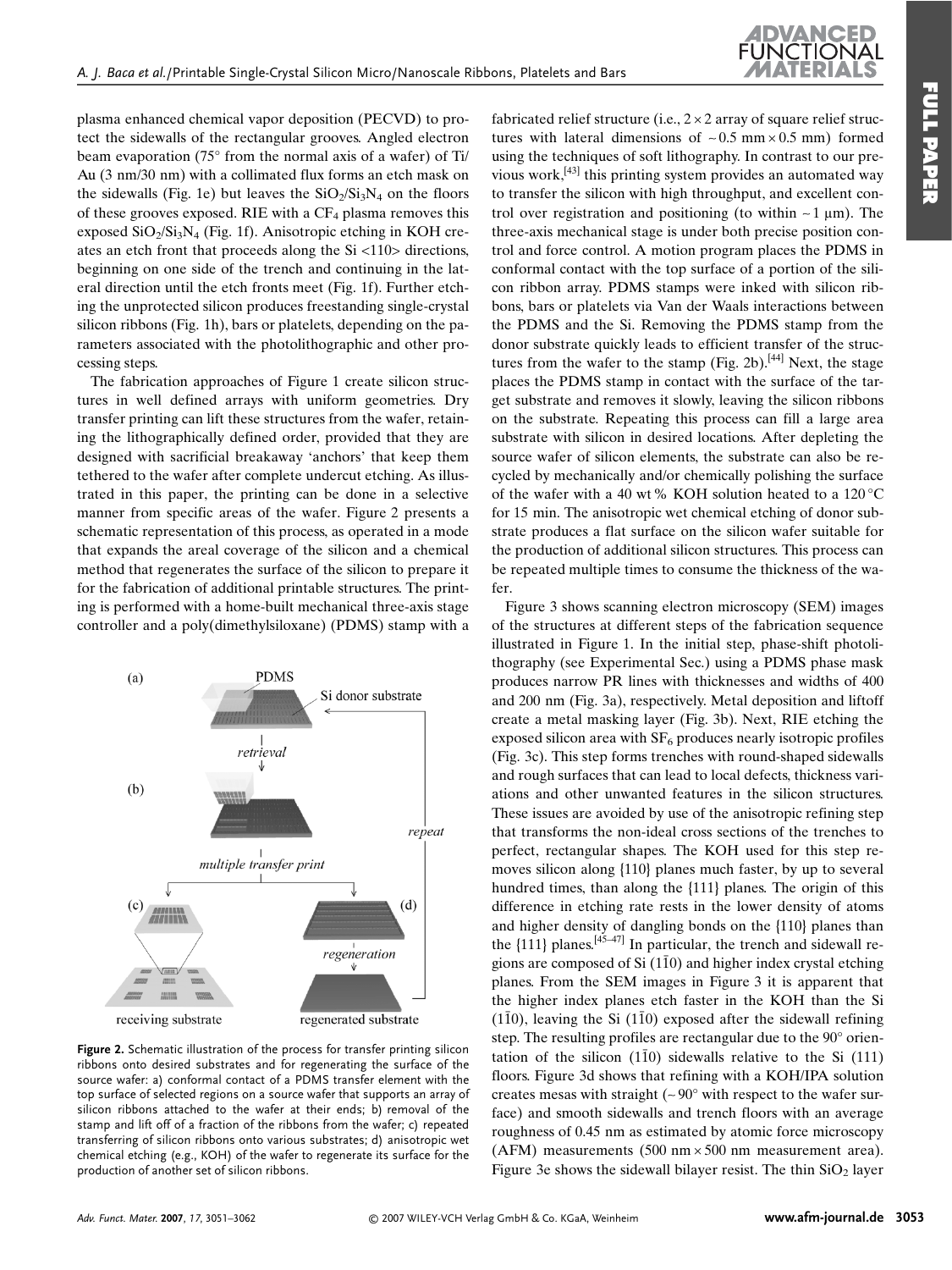



**Figure 3.** Scanning electron microscopy (SEM) images showing the geometries of the structures formed at different steps of the fabrication process: a) defining thin photoresist lines on a Silicon (111) wafer by near field phase shift lithography; b) evaporating Ti/Au (3 nm/30 nm) and subsequent liftoff to define trenches; c) isotropic reactive ion etching the Si using the Ti/Au as an etch mask; d) etching the resulting trenches with an KOH/IPA solution to generate square sidewalls and a smooth base; e) passivating these sidewalls using 60 nm  $SiO_2/270$  nm  $Si<sub>3</sub>N<sub>4</sub>$  and angled evaporated Ti/Au (3 nm/30 nm); f) removing the exposed  $SiO<sub>2</sub>/$  $Si<sub>3</sub>N<sub>4</sub>$  by reactive ion etching followed by anisotropic etching of unprotected silicon with KOH. The insets in the SEM images are higher magnification views of the structures formed in the corresponding steps.

promotes adhesion of the  $Si<sub>3</sub>N<sub>4</sub>$ , leading to conformal step coverage on the silicon mesa surface as depicted in the inset of Figure 3e. Angled evaporation of Ti/Au at 75° from the surface normal, followed by removal of the exposed bilayer by RIE (Fig. 3e) reveals Si  $(1\bar{1}0)$  planes for horizontal etching using a KOH solution. This etching produces silicon ribbons anchored at their ends to the wafer (Fig. 3f). The etch front continues until the silicon microstructures are released. At the ends of the ribbons, the etching terminates where Si (111) planes intersect, to produce triangular regions near the anchor points. The ribbons can be designed (i.e., sufficiently small ratios of their lengths and widths to the gap between their bottom surfaces and the top surfaces of the wafer) such that there is a stable, air gap between them and the wafer along, at least partially, along their lengths to avoid stiction. The largest and smallest features sizes that we attempted to fabricate using the approach outlined in Figure 1 were 20  $\mu$ m thick, 60 mm long and 100  $\mu$ m

wide and 87 nm thick,  $185 \mu m$  long and 5  $\mu m$  wide, respectively. The maximum lengths and thicknesses are limited by the size of the wafer. The minimum widths and lengths are limited by the lithography. The minimum thicknesses and maximum widths depend on the edge roughness and robustness of the etch masks, respectively.

Figure 3f highlights the parallel orientation of the ribbon width (etch front) with respect to the surface floor. The dimensions of these ribbons can be controlled by the geometries of the patterns of photoresist, the depth of the RIE trench, the angle of the angled evaporation, and the extent of anisotropic etching. The optimized procedures introduced here enable the thicknesses and the widths of the structures to be selected over a very wide range, and enable not only ribbon geometries but also bars, where the thicknesses are in the range of several microns, and platelets or sheets, where the widths are up to 100 um.

#### **2.2. Anisotropic Etchant/Additives Study and Surface Morphology**

Surface roughness is important to the mechanical and electrical performance of devices made from these silicon structures. The etchants not only influence this roughness, but their chemistry is also important to consider for subsequent device integration. For example,  $K^+$  ions are known to diffuse into insulating films and can alter, in undesired ways, sensitive components (i.e., dielectric layers in transistors) of electronic devices.[48] Also, these ions in silicon dioxide films are mobile under an applied electrical field which can lead to shifts in the threshold voltage and hysteresis $[49]$  in transistors that use such contaminated oxides for gate dielectrics. Silicon wet etching can be accomplished with organic and inorganic aqueous solutions. Organic systems include Tetramethyl ammonium hydroxide (TMAH), ethylenediamine-pyrocatechol (EDP), and hydrazine. The inorganic solutions consist of aqueous hydroxides of potassium, sodium, cesium, lithium and ammonium. Both EDP and hydrazine are toxic and hydrazine is also explosive. The organic etchant TMAH is popular because it is compatible with integrated circuit processing, it is easy to handle and store, it produces smooth etched surfaces, and it can operate at high temperatures.[50] One possible disadvantage of TMAH is its relatively high cost compared to most inorganic wet etchants. KOH is the most popular inorganic etchant with features such as low toxicity and cost, and a high degree of etch selectivity for the Si  $(110)/(111)$  crystal planes.<sup>[50]</sup> KOH is, however, generally avoided for integrated circuit applications due to contamination introduced by the potassium. For both kind of etchants, additives such as IPA (for  $KOH^{[51-53]}$  and TMAH<sup>[54,55]</sup>) can significantly alter the etch rate selectivity and etched surface morphologies, even though they are typically not involved directly in the etching reactions themselves.<sup>[51,52]</sup>

We examined carefully the behavior of KOH and TMAH etchants for the procedures of Figure 1. The mechanism for the etching of Si (111) planes with TMAH is different than that with KOH. The etching rate of the Si (111) plane is much higher, specifically by a factor of two, in TMAH than in KOH un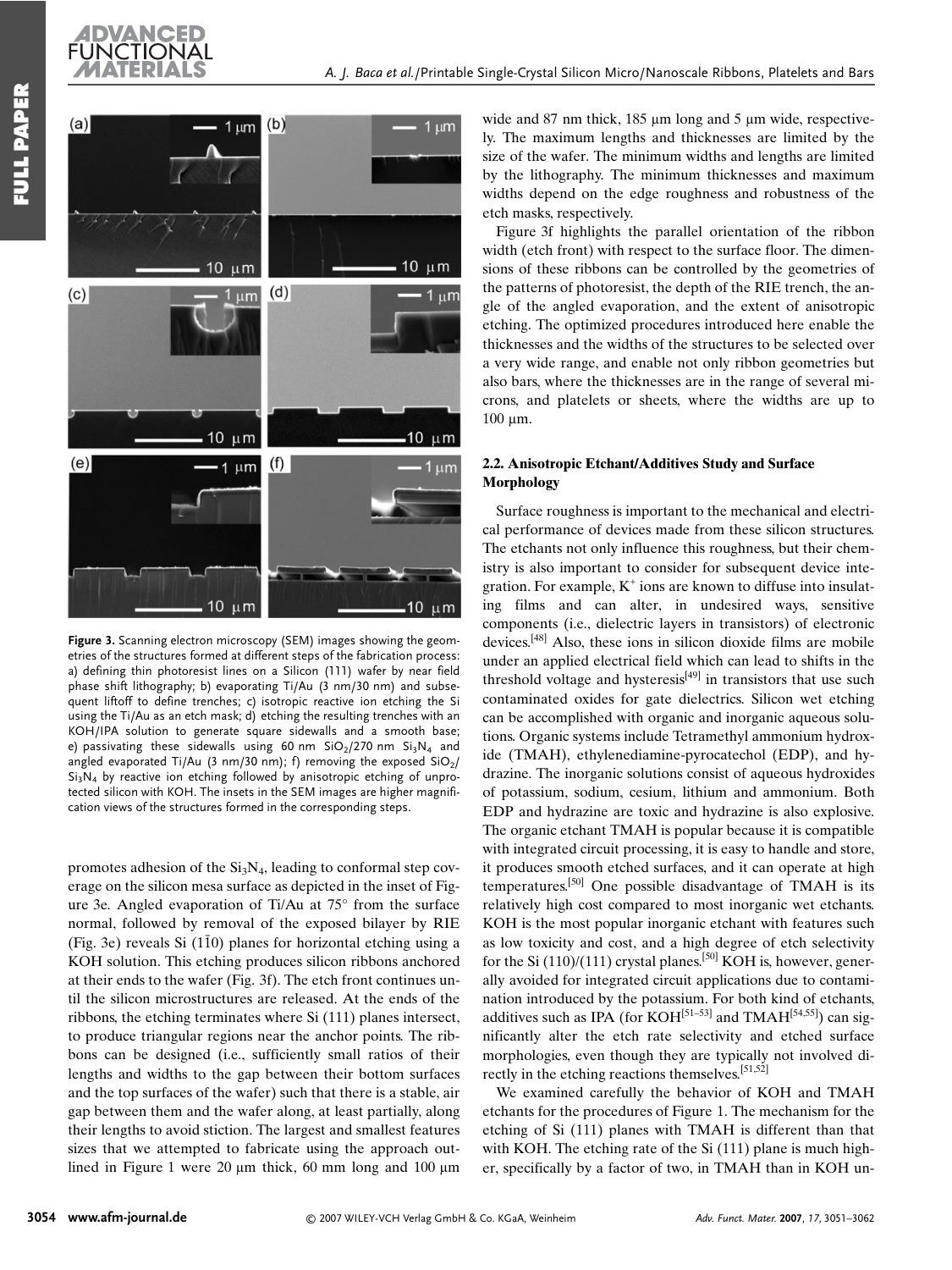der similar experimental conditions.[56] These differences have the potential to lead to different morphologies. Figure 4 presents AFM images of the bottom surfaces silicon ribbons formed using different anisotropic etching solutions and the procedures of Figure 1. Figure 4 shows cases corresponding to 35% KOH (Fig. 4a), 35 % KOH/IPA (Fig. 4b), 25 % TMAH (Fig. 4c), and 25 % TMAH/IPA (Fig. 4d). Each sample was so-



**Figure 4.** Atomic force microscopy images of the bottom surface of a single silicon ribbon undercut in different anisotropic etchants and additives: a) 5  $\mu$ m × 5  $\mu$ m image of a single silicon ribbon undercut in 35 % KOH etching solution, b) undercut in 35 % KOH/IPA, c) undercut in 25 % TMAH, d) undercut in 25 % TMAH/IPA. Average surface roughness values are depicted in each image.

nicated in concentrated hydrochloric acid prior to retrieval and subsequently dipped in HF (10 s) to remove KOH induced particle precipitation.[57] The average surface roughness (*Ra*) for each case was determined from  $3 \mu m \times 3 \mu m$  areas. The results show that TMAH and KOH/IPA yield smooth surfaces  $(Ra = 0.31$  nm and 0.45 nm, respectively) with no systematic differences. As a result of its other features TMAH might represent the etchant of choice for structures that are to be incorporated as active thin films in electronic circuits.

#### **2.3. Controlling Silicon Ribbon Dimensions**

One of the simplest methods to control the thickness involves controlling the time for anisotropic KOH etching of the structures in Figure 3f. Figure 5 shows optical micrographs of arrays ribbons with average thicknesses of 365 nm, 306 nm, and 141 nm, as determined by AFM. The darker lines in Figure 5b and c are silicon nitride. This layer prevents unwanted contamination of the silicon by the PDMS during contact involved in transfer printing.<sup>[39]</sup> Also, it can be incorporated directly into devices. The color variations in the optical images result from slight thickness differences among the ribbons, and can be partially attributed to inhomogeneities in the etch (unstirred) bath.[58] A thickness variation of as small as ∼ 8 nm (Fig. 5c) can cause striking variations in color. These colors vary smoothly along a given silicon ribbon, which suggests a minimal degree of short range thickness variation. The thick-



**Figure 5.** Optical micrographs of arrays of silicon ribbons of different thicknesses on a PDMS stamp: a) 365 nm, b) 306 nm, c) 141 nm, respectively. The color variation in the optical images is a result of the thickness differences. d) Plot of the average thickness of silicon ribbons as a function of the KOH etching time.

ness of the silicon ribbons varies due to relief that appears on the bottom surfaces of the ribbons due to etching. The top surfaces remain flat, due to protection from the anisotropic etchant via a metal/bilayer mask. The conformal contact between the PDMS stamps and the ribbons during the retrieval (i.e., 'inking') step is not affected by such variations. Further generations of ribbons can have surface roughness, but this roughness does not prevent conformal contact with the PDMS stamps provided that the amplitude of the roughness is comparable to or smaller than its characteristic spatial wavelengths.

Figure 5d shows a plot of the thickness as a function of KOH etching time. The thinnest ribbons that could be fabricated reliably in this manner had thicknesses of  $(87 \pm 10)$  nm. Further etching tended to produce significant defects, predominantly at the edges of the ribbons. Thin-film transistors formed using these ribbons as the active channels showed mobilities that tended to decrease with decreasing ribbon thickness (i.e., etching time). This behavior can be partially attributed to an increase in the degree of surface roughness with decreasing ribbon thickness.

The main limitations of this approach are related to (i) KOH etching at the interface between the  $SiO<sub>2</sub>/Si<sub>3</sub>N<sub>4</sub>$  and the silicon and (ii) the finite degree of anisotropy of the KOH etchant. Employing a different anisotropic etchant, such as Tetramethyl ammonium hydroxide (TMAH), may enable thinner ribbons due to its higher etching selectivity towards silicon versus silicon nitride and its higher etching rate for the Si (111) planes.[50,56]

A different means to control the thickness uses the  $SF<sub>6</sub>$  plasma etch step to define different depths for the trenches in Figure 1c. Figure 6a shows ribbons with thicknesses of  $(944 \pm 5)$  nm generated in this manner and printed onto a SiO<sub>2</sub> coated silicon wafer. The thickness variation across a group of ribbons (i.e., 12 mm × 14 mm array) was  $\pm$ 7 nm. Even thicker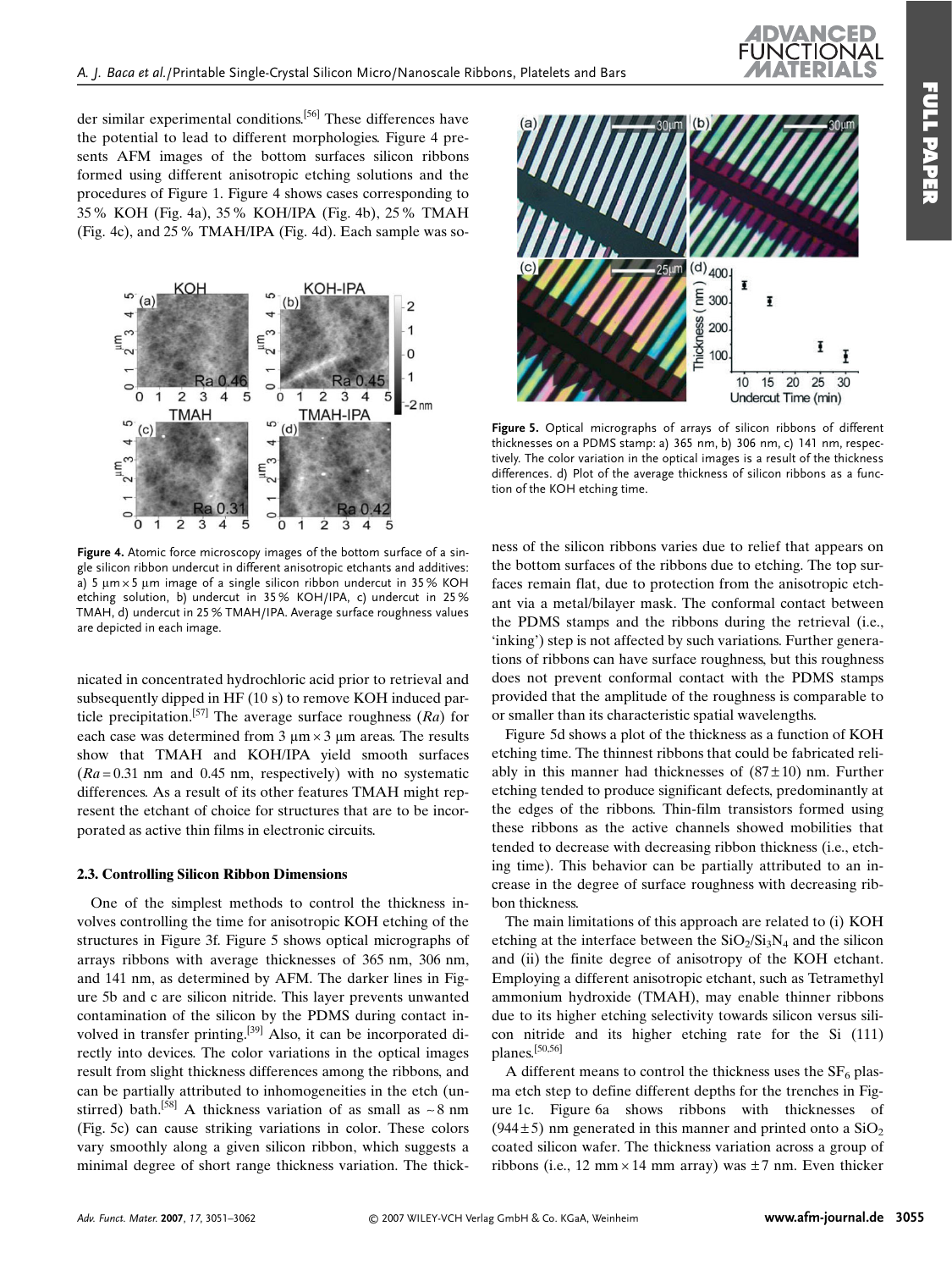

ribbons, which have geometries more similar to bars, can be generated by replacing the  $SF<sub>6</sub>$  etch with inductively coupled plasma reactive ion etching (ICPRIE). Figure 6b shows a scanning electron micrograph of ~10.7 μm thick silicon bars generated using ICPRIE for the trenches and a 60° angle evaporation. The ribbons were detached from the mother wafer and transfer printed onto a Kapton plastic sheet  $(25 \mu m)$  thick) coated with a 135 nm thick epoxy adhesive layer. The ribbons were



**Figure 6.** a) SEM images of ~1 μm thick silicon ribbons transfer printed without adhesives onto a  $SiO<sub>2</sub>$  coated silicon wafer. b) SEM image of the top surface of 10.7 µm thick silicon ribbons transfer printed onto Kapton (i.e., 25 µm thick) coated with a 135 nm epoxy adhesive. c) SEM image of 0.5 µm thick silicon platelets printed onto an epoxy coated silicon wafer. d) SEM of silicon ribbons fabricated with a controlled variations in width. The insets in all cases provide magnified views.

placed in contact with the epoxy layer and heated at  $75^{\circ}$ C to enhance the bonding. Peeling back the PMDS stamp left the ribbons attached to the target substrate. The inset presents a high resolution SEM of the structures. By suitable choice of the conditions for ICPRIE and angle of evaporation, it is possible to produce even thicker ribbons (i.e., greater than  $20 \mu m$ ) using this approach.

The widths of the ribbons can be controlled through the phase shift lithography step in Figure 1a. Very wide ribbons, in geometries that resemble two dimensional planar sheets, can be formed. Figure 6c shows ∼ 48 lm wide, ∼ 185 lm long and ∼ 500 nm thick platelets transfer printed onto a 135 nm thick epoxy adhesive layer on a silicon wafer. The undercut etching step in this case required 30 minutes, which corresponds to an etch rate along the Si (110) planes of 1.6  $\mu$ m min<sup>-1</sup> using our KOH recipe. Moreover, AFM and SEM measurements indicate an anisotropic selectivity ratio for Si  $(110)/(111) = 130$ which suggests a  $0.18 \mu m$  thickness variation across  $48 \mu m$  silicon sheets. These platelets, like the ribbons and bars, have smooth surfaces. In addition to these wide structures, it is possible to produce ribbons and platelets that have widths that vary along their lengths. As an example, Figure 6d shows an SEM image of structures with two distinct widths  $(W_1 \approx 7 \mu m)$ ,  $W_2 \approx 14 \text{ µm}$ , length  $\approx 185 \text{ µm}$ , thickness  $\approx 2.5 \text{ µm}$ ) but with uniform thickness of  $~2.5 \mu m$ .

Finally, the lengths of the structures can be controlled by the amplitude and/or phase shift lithography steps. Figure 7 shows ribbons that have lengths of up to 6 cm, attached at their ends to the source wafer. The ribbons can bend and also stack together due to capillary forces during drying. The fabrication process should allow for the generation of ribbons even longer than those shown in Figure 7, limited only by the size of the wafer. These results collectively illuminate the motivation behind studying details of the materials and etching chemistries of our previous methodologies.[35,36] In particular, improvements in understanding lead to processing modifications that enable the fabrication of new silicon geometries and morphologies, thereby opening up new application possibilities in solar technology and imaging, as outlined subsequently.

#### **2.4. Stretchable Silicon Ribbons**

As the images indicate, the ribbon structures described previously are flexible (i.e., bendable). In their as-fabricated state, however, they are not stretchable. One route to achieve stretchability involves structuring ribbons into sinusoidal 'wavy' shapes,[34] by bonding them to prestrained elastomeric substrates, such that they respond to applied strains in a manner that is similar to an accordion bellows. We show here that silicon ribbons generated using the procedures of Figure 1 can, like the SOI derived ribbons previously reported, can be formed into these stretchable, 'wavy' shapes. Generating 'wavy' silicon with ribbons formed according to previously reported procedures<sup>[35,36]</sup> is challenging due to thickness variations associated with the structures. The procedures introduced here eliminate these nonideal aspects. In particular, the smooth surfaces and edges of ribbons generated by the refining step,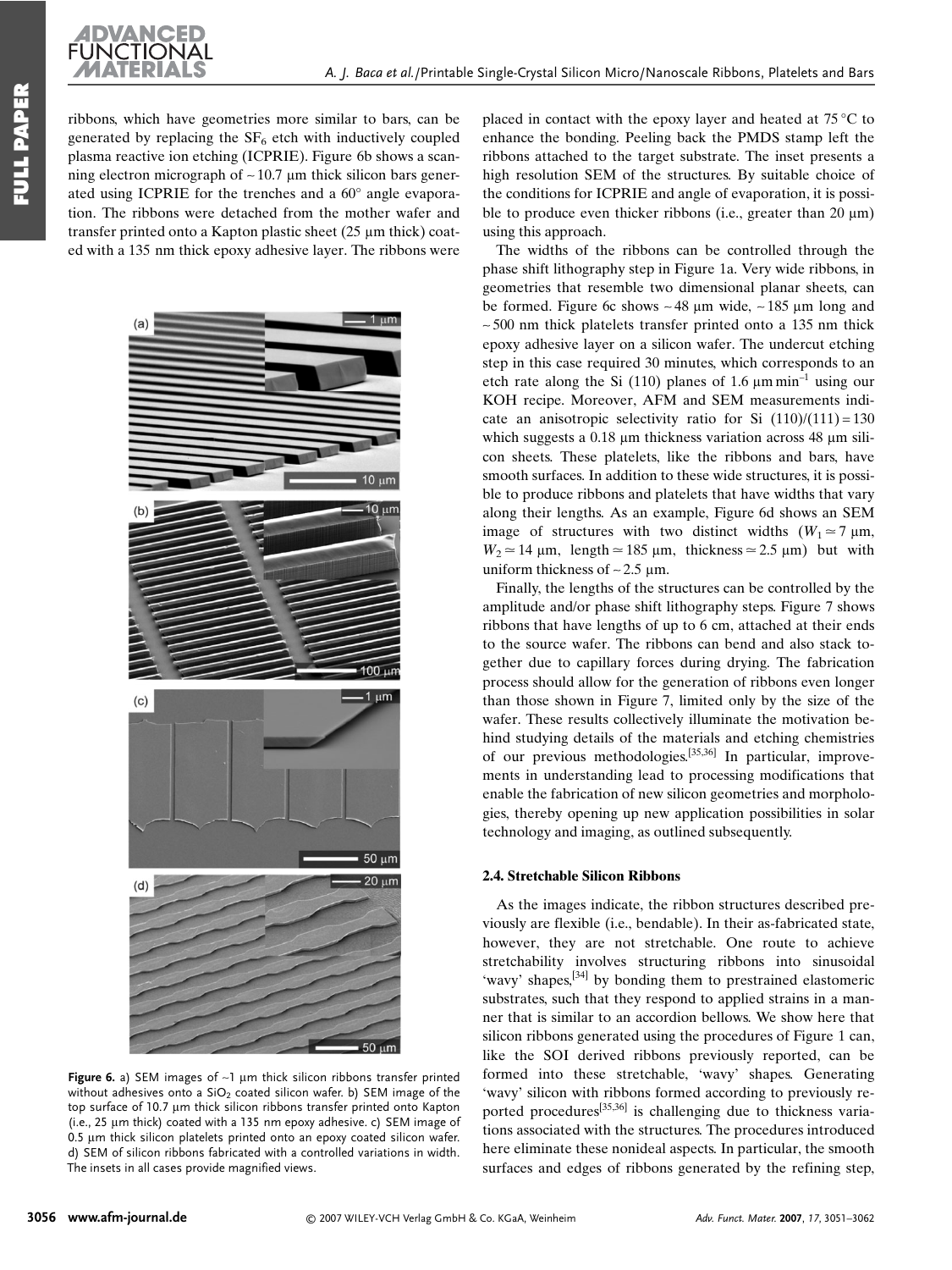

**Figure 7.** a) Optical image of ultralong (up to 6 cm) silicon ribbons with one of their ends attached to the silicon source wafer b) Optical micrograph of the ribbons. c) SEM of the ribbons, d) High resolution SEM of the ribbons.

and the resulting uniformity in the structure thicknesses, are critically important.

The process for generating wavy silicon ribbons from bulk wafers began with the procedures of Figure 1, where we selected lengths, widths and thicknesses of  $1 \text{ mm}$ ,  $7 \text{ µm}$  and 530 nm, respectively. An untreated PDMS slab lifted these silicon ribbons off of the wafer. The ribbons were then printed onto prestrained PDMS substrates previously treated with UVO,<sup>[59–61]</sup> such that strong  $-O-Si-O-$  bonding occurs with the native oxide of the silicon. The UVO treated PDMS has  $-O<sub>n</sub>Si(OH)<sub>4-n</sub>$  chemical moieties on its surface<sup>[62]</sup> that can bond irreversibly with other materials, particularly those with exposed -OH groups.[63]

This dual transfer process that placed the undercut etched surface of the silicon ribbons in contact with the PDMS to demonstrate the ability to bond to this etched surface. Relaxing the prestrain yields wavy silicon ribbons, as illustrated in Figure 8a. The inset shows a high magnification view of the top portion of the wave trough. The images show well defined wavy shapes with wavelengths of 73  $\mu$ m, which is within 13% of theoretical predictions[34] summarized by

$$
\lambda_0 = \frac{\pi h}{\sqrt{\varepsilon_c}}, \quad A_0 = h \sqrt{\frac{\varepsilon_{\text{pre}}}{\varepsilon_{\text{c}} - 1}} \tag{1}
$$

where  $\varepsilon_{\rm c} = 0.52 \left[ \sqrt{\frac{E_{\rm PDMS} \ (1 - v_{\rm Si}^2)}{E_{\rm Si} \ (1 - v_{\rm PDMS}^2)}} \right]$  $\left[ \frac{E_{\text{PDMS}}}{(1-v_{\text{si}}^2)} \right]^{2/3}$ is the critical strain for buck-

ling,  $\varepsilon_{pre}$  is the degree of prestrain,  $\lambda_0$  and  $A_0$  are defined as the wavelength and amplitude respectively. The thickness of the silicon ribbon structures is  $h$ ,  $v$  is the Poisson ratio and  $E$  is equal to the Young's modulus of Si and PDMS. The following values were used to yield the calcualted value of it (i.e., 84  $\mu$ m):  $E_{Si} = 160 \text{ GPa}, E_{PDMS} = 2 \text{ MPa}, v_{PDMS} = 0.48, v_{Si} = 0.27.$ The distances between adjacent ribbons are sufficiently small in this case, that mechanical coupling leads to uniform phases. Figure 8b shows the behavior of these wavy ribbons at different applied strains. Ribbons cycled (i.e., compressed, relaxed and then stretched) multiple times showed no delamination or fracture, for strains ranging from –10 % to 10%.



**Figure 8.** a) SEM image of wavy silicon ribbons on a PDMS substrate. The inset provides a magnified view. b) "Wavy" silicon ribbons under different applied strains.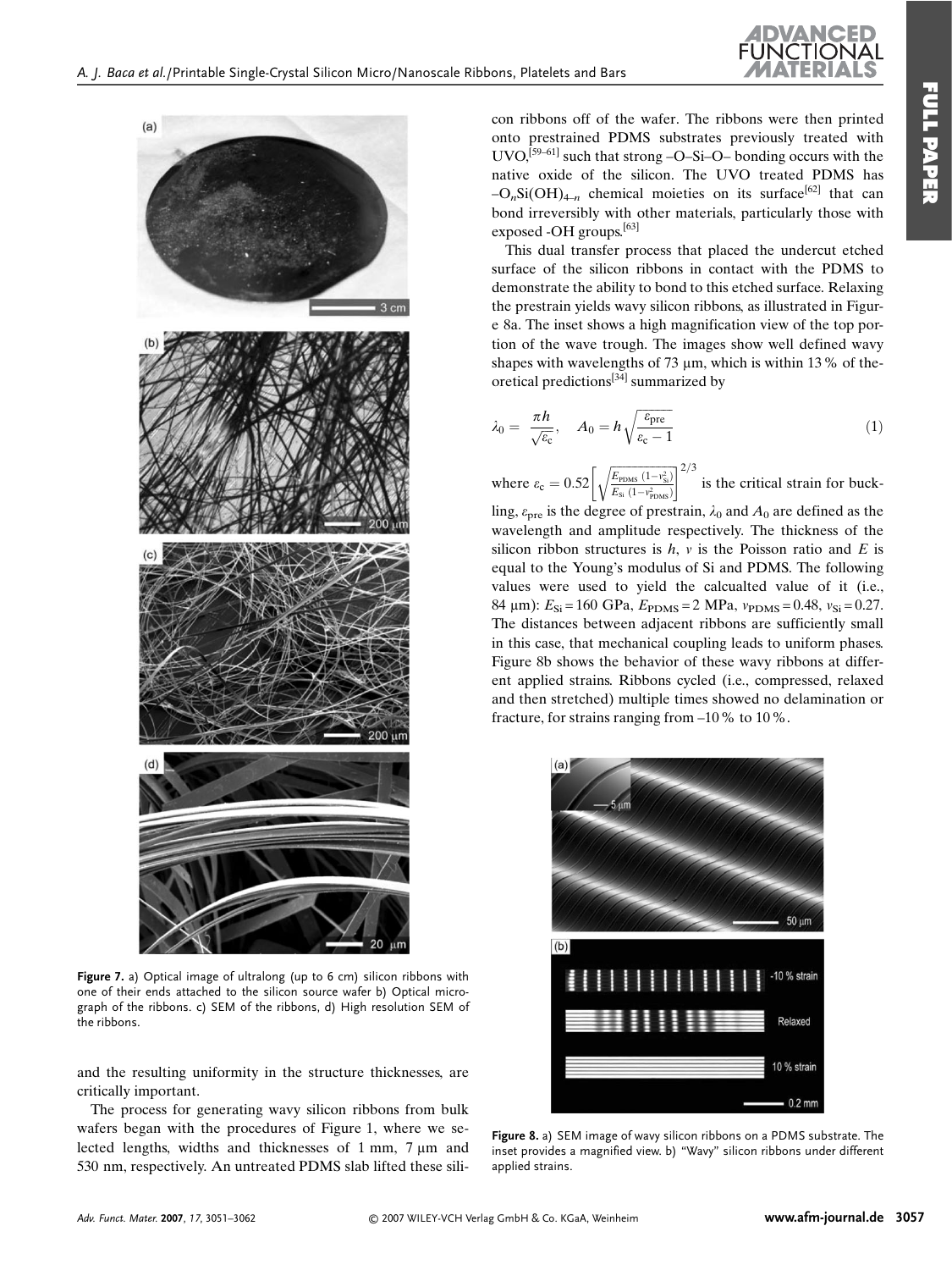#### **2.5. Selective Area Transfer Printing of Silicon Ribbons**

To demonstrate automated, selective transfer printing, we first fabricated a dense array of silicon ribbons on a piece of silicon with area 12 mm  $\times$  14 mm, according to steps in Figure 1, and then followed the steps in Figure 2 to print small patches  $(-0.5 \text{ mm} \times 0.5 \text{ mm})$  of ~900 nm thick ribbons from this wafer onto a 0.8 mm thick glass substrate with area 40 mm  $\times$  48 mm and coated with a 500 nm thick layer of PDMS to facilitate contact and transfer. The mechanistic details of the transfer from the PDMS stamp to a thin PDMS layer are under investigation. We suspect that the transfer is enabled by the ability of the thick stamps to deform easily in such a manner that facilitates the release of the ribbons upon peel back.

Figure 9a presents the result. The inset illustrates the piece of silicon from which the ribbons were generated after the printing process. Figure 9b shows an optical micrograph of an array of printed silicon ribbons. Each printing step exhibited efficiencies for transfer from the wafer to the stamp and then to the glass, of greater than 95%. The slight variations in the patch size/shape are mainly a result of missing or extra ribbons. Missing ribbons were caused by dust or misalignment of the stamp features with the donor substrate. Extra ribbons resulted from this same kind of misalignment as well as unwanted mechanical sagging and contact of the stamp in its recessed regions. Close examination of Figure 9b shows, for example,

some extra ribbons. Engineering improvements in the stamps, the printer and the processing environment can eliminate these sorts of defects. The overall procedures illustrated in these figures correspond to an increase, by more than a factor of 10×, in the areal coverage of the silicon, from the source wafer to the glass substrate. This type of capability to form large area, low coverages of silicon can be useful for systems such as backplane circuits for displays.

#### **2.6. Large Area Printing of Multiple Silicon Ribbon Generations**

The process of Figure 1 enables the generation of silicon structures on a full wafer scale. Repeated application of this fabrication process, to create multiple 'generations' of ribbons, is possible with a single wafer. A uniform etching step in KOH prepared the wafer surface for subsequent processing sequences. Figure 10a shows some examples of 1st, 2nd, and 3rd generations (G1, G2, and G3, respectively). The ribbon yields for G1, G2, and G3 were  $> 99\%$ ,  $> 85\%$ , and  $> 75\%$ , respectively. The yield reductions in G2 and G3 silicon ribbons results from pattern defects that remain from one cycle to the next in the processing. Most important, however, is the residual roughness that remains after the KOH chemical polishing step. Combining this chemical approach with mechanical polishing can return the surface to its initial smooth state, to eliminate this source of defects.



**Figure 10.** Large-area printing of silicon ribbons. a) Optical micrographs of silicon ribbons generated on refinished wafers and transferred to glass, using the KOH based regeneration method. After the production of ribbons on a wafer, the wafer is re-finished by this etching process, allowing the production of subsequent, "generations" of ribbons. 1st, 2nd, and 3rd ribbon generations are represented (G1, G2, and G3, respectively). b) Optical micrograph of G2 ribbons printed on a flexible PET plastic substrate. c) Large area AFM scan of G2 ribbons on a glass substrate.



**Figure 9.** Selective area transfer printing of silicon ribbons; a) Optical image of a PDMS coated glass substrate with arrays of printed ribbons. The fabrication involved repeated transfer printing from a 12 mm  $\times$  14 mm donor (inset) onto a 40 mm  $\times$  48 mm piece of glass. The sample here demonstrates a greater than ten time increase in areal coverage of the silicon. b) High resolution optical micrograph of one array pattern of silicon ribbons.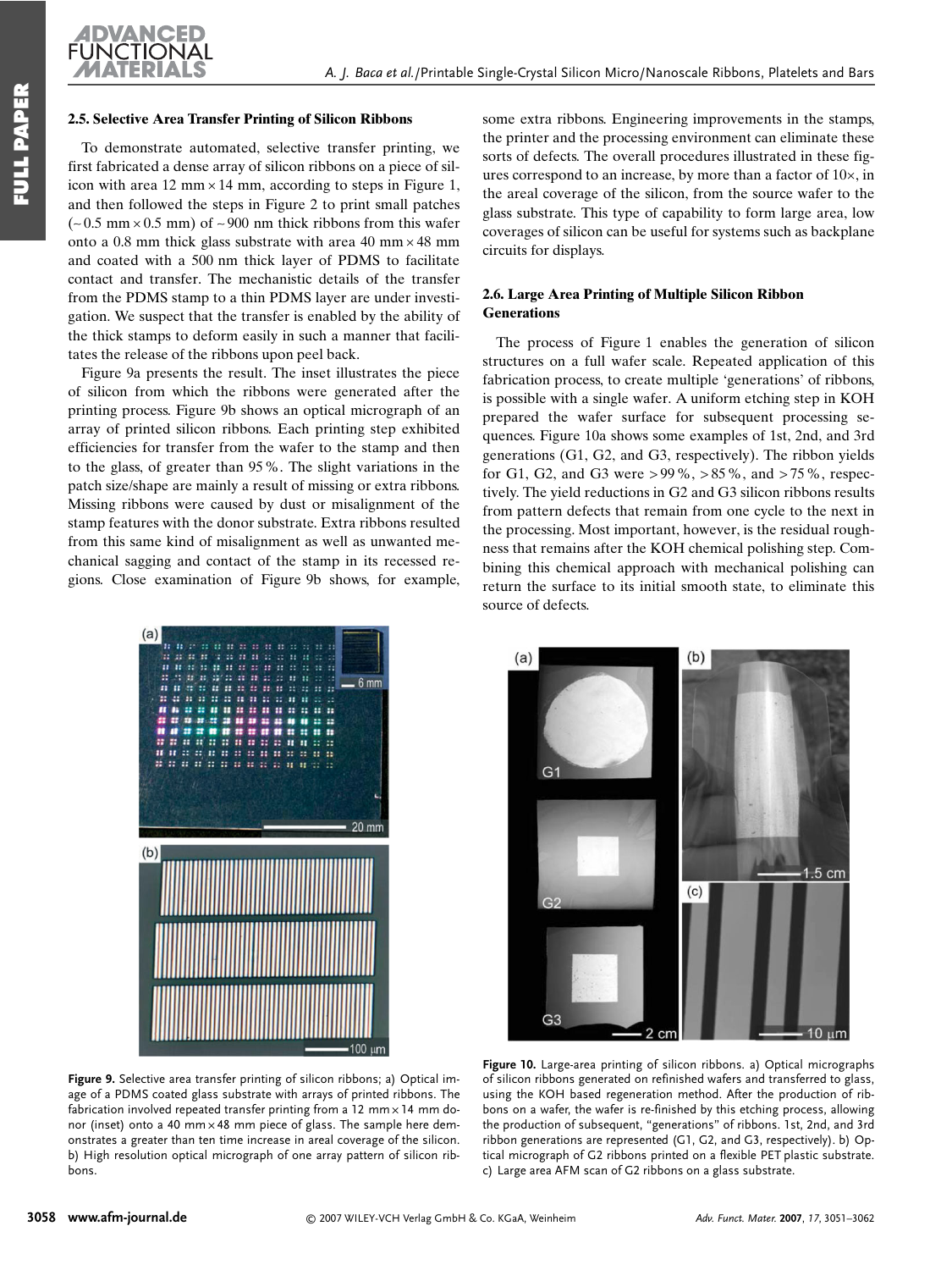Figure 10b shows optical micrograph of G2 ribbons printed onto a flexible poly(ethylene terephthalate) (PET) plastic substrate coated with a thin layer of PDMS (∼ 450 nm) using a Meyer bar.<sup>[43]</sup> The substrate can be bent and flexed ( $>$  20 times to a radius of curvature of 7 mm) without delamination or cracking of the ribbons, as observed through an optical microscope. Figure 10c presents an AFM image of G2 ribbons on a silicon wafer coated with 500 nm of PDMS. An average surface roughness of the top surface for these ribbons was  $Ra = 0.82$  nm. AFM images of G3 ribbons showed comparable smoothness.

### **2.7. Thin Film Transistors and Microphotodiodes on Plastic Substrates**

To evaluate the utility of the silicon structures in electronics, we built bottom gate thin film transistors using the G2 ribbons. The device layout was similar to our previously published results.<sup>[35]</sup> Briefly, a 400 nm thick film of Au formed a gate electrode on a thin Kapton film. A layer of SiO<sub>2</sub> (∼80 nm) deposited via PECVD and a thin film of epoxy (SU-8, Microchem) served as a bilayer gate dielectric on top of this gate electrode. The total thickness of this bilayer was ∼ 190 nm. The dielectric constants of the  $SiO<sub>2</sub>$  and epoxy are 3.9 and 4.0, respectively. The calculated total capacitance per unit area of the bilayer dielectric is 18.4  $nF cm^{-2}$ .

Figure 11a shows the current–voltage response of a typical thin film transistor that incorporates these materials, measured at gate voltages ranging from  $-5$  V to 10 V and source/drain voltages of 0 V to 5 V. The channel length and width of this device are 100  $\mu$ m (fringing field currents are not important in these devices due to the natural isolation provided by the structure of the ribbons.). These devices exhibit n-type enhancement mode operation and a relatively small hysteresis (∼ 1.5 V for sweep rates of ∼ 1 Hz). Figure 11b shows representative full transfer characteristics of G2 ribbon devices. The threshold voltage was  $V_{\text{th}} = 1.6 \text{ V}$ , the per ribbon mobility was ~207 cm<sup>2</sup>V<sup>-1</sup> s<sup>-1</sup> (fill factor 70%) and the ON/OFF ratio was  $> 10<sup>4</sup>$ . These per ribbon mobilities are somewhat lower than those of similar devices fabricated using SOI derived ribbons. The large number of interface trap sites between the PECVD oxide and Si (111) crystal planes, and the roughness of the ribbons might contribute to this reduction.[35,64,65] Also, the dependence of silicon crystal orientation on field effect mobility for electrons has been previously reported for single crystal sili- $\text{con}^{[66]}$  and more recently for thin film transistors that incorporate laser annealed polysilicon as the active material.<sup>[67]</sup> From these reports the difference in mobilites for single and poly crystalline transistors that use Si (100) versus Si (111) textured thin films can be as high as  $100-150 \text{ cm}^2 \text{ V}^{-1} \text{ s}^{-1}$ . Previously, we reported transistors that use Si (100) active layers in similar device layouts that show device mobilities of ~260 cm<sup>2</sup> V<sup>-1</sup> s<sup>-1</sup> in the linear regime.[38] From a series of G2 devices we determined the average effective device mobility in the linear regime to be  $(122 \pm 17)$  cm<sup>2</sup>V<sup>-1</sup>s<sup>-1</sup>. The previous reports of the effect of crystal texture on electron mobility<sup>[66,67]</sup> are in general agreement with our data presented here.



**Figure 11.** a) Current–voltage curves of thin film transistor device that uses G2 silicon ribbons. The gate voltages range from –5 V to 10 V. The channel length and width are  $100 \mu m$ . b) Full transfer characteristics of a G2 ribbon device, which indicates an effective device mobility of 145 cm<sup>2</sup> V<sup>-1</sup> s<sup>-1</sup> and a per ribbon mobility of 207 cm<sup>2</sup> V<sup>-1</sup> s<sup>-1</sup> and an ON/ OFF ratio  $>10^4$ .

The process detailed in Figure 1 enables applications that cannot be achieved using previously reported procedures.[35,36] As an example, we fabricated photodiodes that use thick  $(> 10 \mu m)$  silicon bars doped with phosphorous (n-type) on one side and boron (p-type) on the other. Figure 12a presents a schematic illustration of the device. The experimental section provides the fabrication details. Time of flight secondary ion mass spectroscopy reveals the depths of these doped regions to be 400 nm and 250 nm respectively. A PDMS stamp was used to transfer an array (20 mm × 20 mm) of ~10 µm thick, 1 mm long and 50 um wide silicon bars from the source wafer to a PET sheet coated with uncured Ag epoxy ( $\sim$  5 µm thick). The ribbons were placed into contact with the uncured Ag epoxy and then heated at 75 °C for 2 min to bond them to the plastic substrate and to form an electrical connection to the back side (∼5 lm thick) as shown in Figure 12b. Peeling back the PDMS stamp away after this heating procedure left the ribbons attached onto the plastic sheet. The substrate was heated further for 15 min at  $110^{\circ}$ C prior to electrical measurements.

Figure 12c shows the current–voltage response of a typical device under different illumination conditions. At the highest illumination intensity the turn on voltage for a typical device was ∼ 0.25 V. This kind of thin device might be interesting for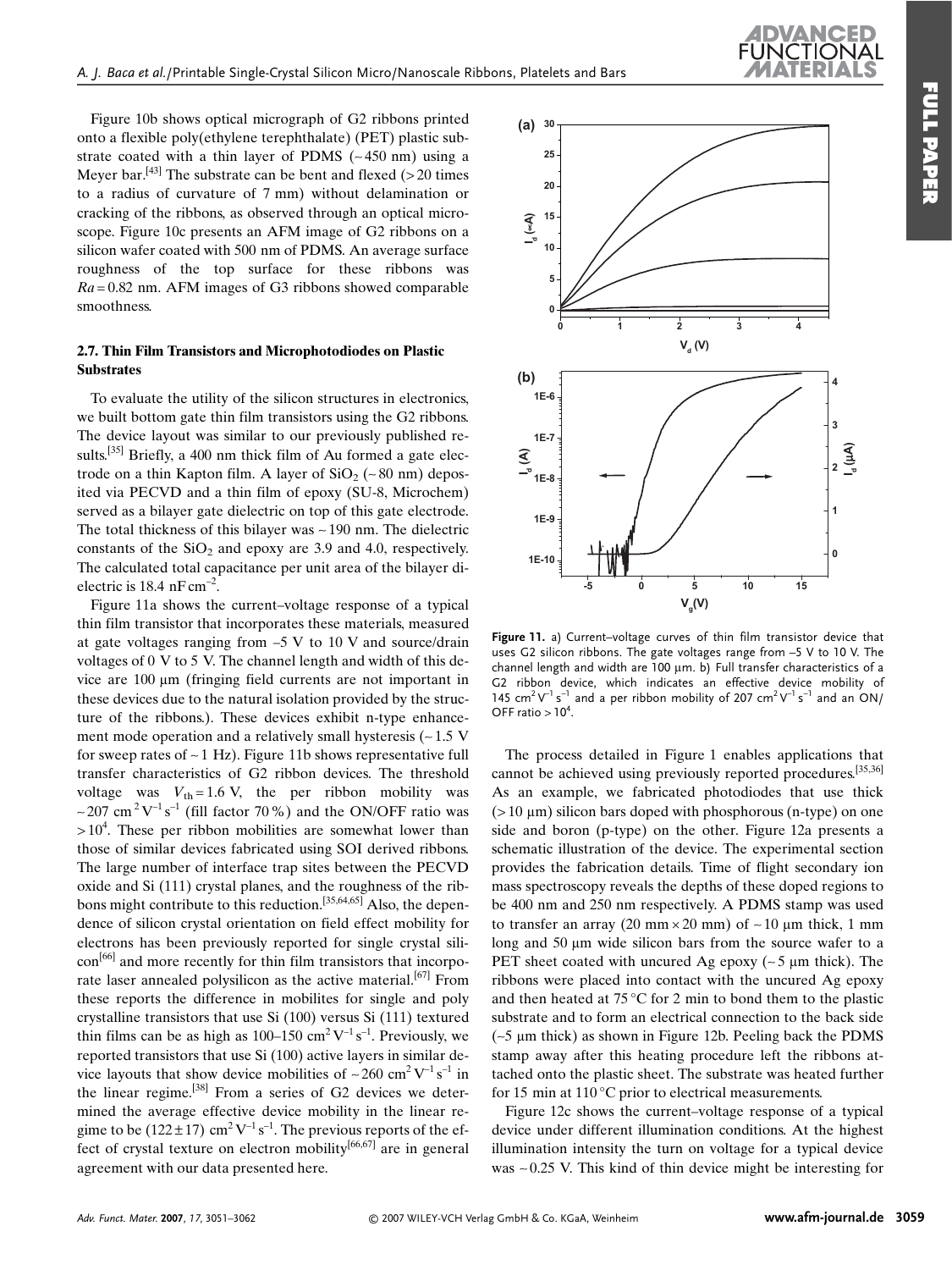

**Figure 12.** a) Schematic diagram of a photodiode fabricated from a Si bar transfer printed onto a silver epoxy coated PET film. b) SEM images of the silicon microphotodiodes printed onto a PET sheet. c) Current–voltage curves of a typical diode under varying illumination conditions. The inset shows an optical image of the device.

silicon photodetector or photovoltaic systems, particularly when the materials cost represents an important consideration or when the large area coverages enabled by the printing technique provide valuable capabilities.

# **3. Conclusions**

This paper demonstrates that optimized etching chemistries provide a robust fabrication process for smooth, almost defect free high quality single crystal silicon ribbons, platelets and bars from bulk wafers. The experimental data highlight the ability to tune the geometries (i.e., lengths, widths, and thicknesses) of these structures over a range from less than 100 nm to more than 5 cm. Transfer printing procedures with automated printers enable integration of organized arrays of these structures into bendable formats on plastic sheets as well as stretchable geometries on elastomeric substrates. Transistors based on well aligned silicon ribbons formed in this manner show good electrical properties and low operating voltages. In addition, microphotodiodes fabricated from thick silicon ribbons exhibit good diode behavior which shows unique applications in photovoltaics. Taken together, there results might be useful in the development of semiconductor devices, materials and processing approaches for large area, low cost electronics. Replacing the angled evaporation steps to simplify the processing, identifying strategies that minimize the amount of etched silicon and developing related processing approaches for silicon wafers with different orientations represent some of the technological challenges that are currently being addressed.

## **4. Experimental**

*Fabrication of Silicon Ribbons*: A layer of photoresist (PR; Shipley S1805) was spin-coated on a (111) Silicon wafer (Montco silicon, n-type or p-type, 400  $\mu$ m thick, resistivity = 5–15  $\Omega$  cm) at 3000 rpm for 30 s and soft baked at 110 °C for 2 min. A two step ultraviolet (UV) exposure consisting of near field phase shift photolithography and traditional lithography produced 400 nm wide lines of photoresist [68]. The first exposure used a polydimethylsiloxane (PDMS) phase mask patterned with a pattern of lines of relief with depths of  $1.8 \mu m$ , widths of  $10 \mu$ m and separations of  $10 \mu$ m. Placing this mask into conformal contact with the photoresist, exposing it to UV light (10 mW  $cm^{-2}$  in intensity, Karl Suss MJB3 mask aligner) for 2.7 s, removing the mask and developing the unexposed regions of the resist generated PR lines aligned perpendicular to the  $\langle 1\overline{1}0 \rangle$  direction. The second exposure used a Cr photomask to remove certain portions of these PR lines, thereby defining the lengths of the ribbons and the positions of the anchors. Developing the patterned wafer for 10 s in developer (MF-26 A, Microchem corp., Newton, MA) generated 10  $\mu$ m × 185  $\mu$ m photoresist patterns. The wafer with patterned PR was subsequently placed in a chamber of an electron beam evaporator (Temescal, Berkeley, CA), for deposition of Ti/Au (3 nm/30 nm). Removing the acetone defined etch masks of Ti/Au. Dry etching (Plasma-Therm reactive ion etching (RIE) system,  $SF<sub>6</sub>$ , 40 sccm, 30 mTorr, RF power = 200 W, 45 s) removed the exposed silicon to form ∼500 nm (up to 12  $\mu$ m) deep trenches. Anisotropic etching of the silicon was accomplished with either solutions of potassium hydroxide or Tetramethylammonium hydroxide (TMAH, 25 wt%, Sigma-Aldrich, Milwaukee, WI). The KOH etchant was formed by dissolving KOH pellets in water and, in some cases, mixing in IPA. The sidewall "refining" step was carried out in a 35 wt% KOH/ IPA mixture at 85 °C for 4 min to produce straight, 90° sidewalls. Next, the Ti/Au metal mask was removed by wet etching (Transene Co., Danvers, MA). The wafer was then loaded in a horizontal tube furnace to grow a thermal oxide layer (60 nm thick at  $1100^{\circ}$ C), and was subsequently coated with a 270 nm thick conformal layer of silicon nitride film (Plasma-Therm plasma enhanced chemical vapor deposition system [PECVD], SiH<sub>4</sub> gas 200 sccm,  $N_2$  gas 900 sccm, NH<sub>3</sub> gas 5 sccm, 900 mTorr, RF power = 25 W). Angled evaporation of Ti/Au (3 nm/ 30 nm) was carried out in an ebeam chamber at a 75° angle normal to the wafer, providing partial or complete coverage of the sidewalls of the trenches. RIE (CF<sub>4</sub>, 40 sccm, 50 mTorr, RF power = 150 W, 5 min) removed the silicon nitride and thermal oxide not protected by the Au/ Ti. Silicon ribbons were completely undercut etched with a (35 wt%) KOH solution at 85 °C. A 49 wt % HF solution removed the silicon nitride-thermal oxide to complete the fabrication process. The substrates were cleaned in 1:1:5  $HCl:H_2O_2:DI-H_2O$  solution rinsed in DI water and dried with  $N_2$  gas.

The phase mask was prepared from a 'master' fabricated on a SOI wafer with (110) top silicon [68]. The master was exposed to a vapor of (tridecafluoro-1,1,2,2-tetrahydro-octyl)-1-trichlorosilane (United Chemical Technologies Inc., Bristol, PA) in a vacuum desiccator for 1 h to functionalize the native oxide on the silicon as well as the exposed regions of the buried oxide. PDMS (component ratio  $A/B = 1:10$ , Sylgard 184, Dow Corning Corp., Midland, MI) was poured onto the master and subsequently cured at 65° C for 3 h. Peeling back the PDMS completed the fabrication of the phase mask.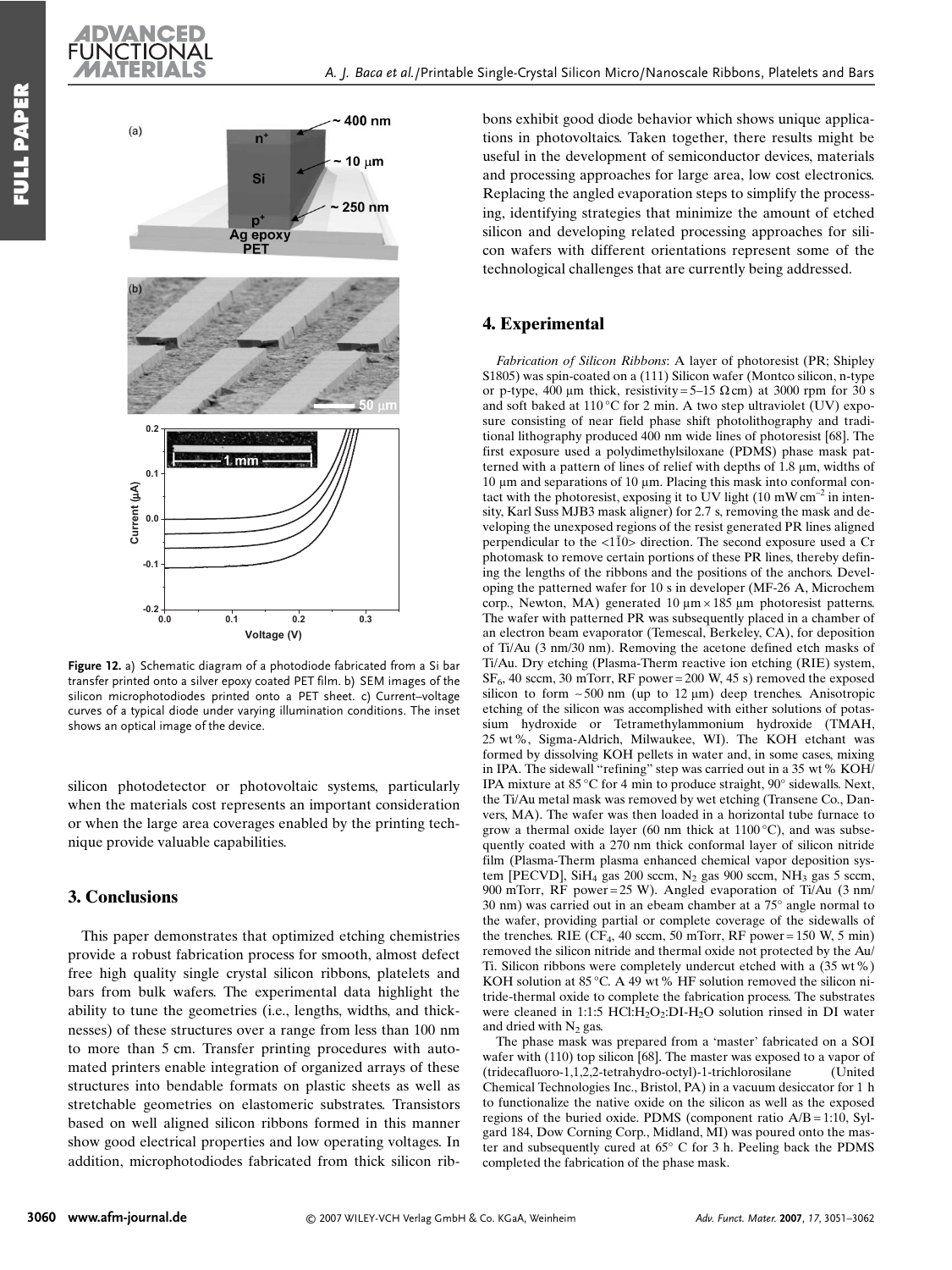**IDVANCED** <u>FUNCTIONAL</u>

*Ultra-long and Thick Ribbons*: The widths, lengths and thicknesses of the silicon structures can be controlled by modulating the lengths and widths of the relief structures on the phase shift mask, the angle of the metal evaporation, the depth of the RIE etching that defines the trenches, the time of the KOH undercut etch, and the spacing between the trenches. We fabricated a 3 inch phase shift mask for the production of ultra-long silicon ribbons (∼ 6 cm) using the procedures outlined in section 4.1. The silicon ribbons were designed such that they remain attached at one of their ends to the source wafer.

Thick silicon ribbons were fabricated by adjusting the depth of the isotropic etching step for the trenches by using either long RIE etching or etching with an inductively coupled plasma reactive ion etcher (STS-ICPRIE, STS Mesc Multiplex Advanced Silicon Etcher). For example, STS ICPRIE parameters that generated silicon trenches approximately 12  $\mu$ m deep were: Gas flow rate: O<sub>2</sub>/SF<sub>6</sub> = 13/130 sccm for the silicon etching step and  $C_4F_8 = 110$  sccm for passivation, gas pressure: 94 mTorr, etching power: 600/12 W inductively coupled plasma (ICP)/platen (P), deposition power: 600/0 W for ICP/P, etching duration: 7 s, and deposition duration: 5 s. Immersing the samples in  $NH_4:H_2O_2:H_2O = 1:1:5$  removed the deposited fluoropolymer on the silicon sidewalls. Next, a process similar to that in Figure 1 was performed. An angle of evaporation of 60° normal to the wafer surface produced 10.7  $\mu$ m thick, 190  $\mu$ m long and 10  $\mu$ m wide silicon ribbons. A PDMS stamp was used to remove these thick silicon ribbons from the wafer. Peel rates of ~0.01 m s<sup>-1</sup> were used to detach the silicon ribbons from their anchors [44].

*Stretchable Silicon*: An un-deformed PDMS stamp was placed in conformal contact with the surface of a wafer bearing anchored ribbons then peeled back to lift the ribbons off of the wafer (efficiencies of > 95%). Next, a slab of PDMS treated with UV ozone (UVO) was placed in a mechanical stage and stretched by ∼ 10%. The untreated PDMS stamp inked with silicon ribbons was placed into contact with the strained PDMS while gently applying pressure to insure conformal contact between the substrates. Peeling back the stamp transferred the ribbons onto the prestrained substrate with > 95% transfer efficiency.

*Selective Area Printing*: A home-built programmable 3-axis mechanical stage instrument was used to selectively print silicon ribbons onto a receiving substrate. In the example shown here, a piece of a silicon wafer with area  $12 \text{ mm} \times 14 \text{ mm}$  was used to produce a dense array of anchored ribbons. The printing used a PDMS stamp consisting of a  $2 \times 2$ array of square relief structures with lateral dimensions of  $~\sim$  0.5 mm × 0.5 mm and relief heights of  $~\sim$  35 µm. The stamp was placed in a sample holder on the motorized stage, under computer control. A series of retrieving (i.e., 'inking') and printing steps were performed until the donor substrate was completely depleted, resulting in a  $40 \text{ mm} \times 48 \text{ mm}$  printed array of silicon ribbons on the receiver substrate.

*Large Area Printing*: A PDMS stamp (i.e., transfer element) was made by pouring a mixture of PDMS (A/B 1:10, Sylgard 184, Dow Corning) in a  $100 \text{ mm} \times 15 \text{ mm}$  petri dish followed by curing at room temperature overnight. The transfer element was placed in conformal contact with the top surface of a 3 in silicon wafer patterned with fully undercut silicon ribbons. Quickly delaminating the PDMS stamp resulted in the retrieval of all of the silicon ribbons (greater than 99% pick-up efficiency). The silicon ribbons "inked" on the PDMS stamp can be transferred to glass or plastic substrates. In the processes described here, the transfer element was placed in contact with a PDMS coated (i.e., 500 nm thick) glass substrate, to form a physical bond between the ribbons and the PDMS layer. Quickly delaminating the PDMS stamp transferred all of the silicon ribbons to the desired substrate with efficiencies of greater than 95%.

In the regeneration process, the used silicon wafer (i.e., donor substrate) was chemically polished in a 40 wt% KOH solution at 120 °C for 15 min to remove the relief features associated with the anchors. This process prepares the substrate for another round of ribbon fabrication.

*Device Fabrication*: A Ti (2 nm)/Au (50 nm) gate electrode was deposited onto a polyimide  $(25 \mu m)$  thick, Kapton) substrate, followed by PECVD deposition of a SiO<sub>2</sub> layer (~80 nm). A photopatternable epoxy (SU-8 5, Microchem) diluted by 90 vol% in a thinner (SU-8

thinner) was spin cast onto the  $SiO<sub>2</sub>$  layer at 3000 RPM for 30 s and subsequently exposed to UV light ( $\sim$  10 mW cm<sup>-2</sup>) for 15 s. The PDMS stamp "inked" with G2 ribbons was placed in contact with the epoxy adhesive layer at 75 °C for 1 min and peeled back to transfer the silicon ribbons to the Kapton. The substrate was then fully cured at 125° C for 5 min. The silicon ribbons sink into the epoxy layer during the pre-curing step leaving approximately ∼ 190 nm of dielectric material between the bottom of the silicon and the top of the gate electrode, as determined by AFM. Contact pads of Ti (200 nm) were evaporated onto the substrate patterned by photolithography and etch back with TFTN Ti etchant (Transene Co).

Silicon photodiodes were generated from p-type silicon wafer which was heavily n-doped at the top surface with spin-on-dopant (P509, Filmtronics) and activated at 1100 °C for 2 min [41]. The p-doped junction was generated by coating the structure in Figure 1g (metal masked was removed prior to this step) with spin-on-dopant (B219, Filmtronics) and activated 1100 °C for 1 min. The structures were retrieved with a PDMS slab and transfer printed onto a 5 µm thick Ag epoxy coated PET sheet. Ag paint was used to contact the top of the cell while the Ag epoxy coated on the PET served as the common back electrode. mined by AFM. Contact pads c<br>substrate patterned by photolit<br>etchant (Transne Co).<br>etchant (Transne Co).<br>Silicon photodiodes were ger<br>was heavily n-doped at the trimation was generated by coating t<br>was removed prior to thi

Received: December 3, 2006 Revised: March 14, 2007 Published online: August 28, 2007

- [1] R. H. Reuss, B. R. Chalamala, A. Moussessian, M. G. Kane, A. Kumar, D. C. Zhang, J. A. Rogers, M. Hatalis, D. Temple, G. Moddel, B. J. Eliasson, M. J. Estes, J. Kunze, E. S. Handy, E. S. Harmon, D. B. Salzman, J. M. Woodall, M. A. Alam, J. Y. Murthy, S. C. Jacobsen, M. Oliver, D. Markus, P. M. Campbell, E. Snow, *Proc. IEEE* **2005**, *93*, 1239.
- [2] R. H. Reuss, D. G. Hopper, J.-G. Park, *MRS Bull.* **2006**, *31*, 447.
- [3] Y. Xia, P. Yang, Y. Sun, Y. Wu, B. Mayers, B. Gates, Y. Yin, F. Kim, H. Yan, *Adv. Mater.* **2003**, *15*, 353.
- [4] Z. R. Dai, Z. W. Pan, Z. L. Wang, *J. Phys. Chem. B* **2002**, *106*, 902.
- [5] S. Kar, S. Chaudhuri, *J. Phys. Chem. B* **2005**, *109*, 3298.
- [6] S. Kar, B. Satpati, P. V. Satyam, S. Chaudhuri, *J. Phys. Chem. B* **2005**, *109*, 19 134.
- [7] Y. Li, K. Zou, Y. Y. Shan, J. A. Zapien, S.-T. Lee, *J. Phys. Chem. B* **2006**, *110*, 6759.
- [8] J. Loo, J. S. Son, S. G. Kwon, J. H. Yu, T. Hyeon, *J. Am. Chem. Soc.* **2006**, *128*, 5632.
- [9] W.-S. Shi, H.-Y. Peng, N. Wang, C.-P. Li, L. Xu, C.-S. Lee, R. Kalish, S.-T. Lee, *J. Am. Chem. Soc.* **2001**, *123*, 11 095.
- [10] Q. Xie, Z. Liu, M. Shao, L. Kong, W. Yu, Y. Qian, *J. Cryst. Growth* **2003**, *252*, 570.
- [11] X. T. Zhang, K. M. Ip, Z. Liu, Y. P. Leung, Q. Li, S. K. Hark, *Appl. Phys. Lett.* **2004**, *84*, 2641.
- [12] Z. Zhang, J. Wang, H. Yuan, Y. Gao, D. Liu, L. Song, Y. Xiang, X. Zhao, L. Liu, S. Luo, X. Dou, S. Mou, W. Zhou, S. Xie, *J. Phys. Chem. B* **2005**, *109*, 18 352.
- [13] T. A. Desai, D. J. Hansford, L. Kulinsky, A. H. Nashat, G. Rasi, J. Tu, Y. Wang, M. Zhang, M. Ferrari, *Biomed. Microdevices* **1999**, *2*, 11.
- [14] M. S. Arnold, P. Avouris, Z. W. Pan, Z. L. Wang, *J. Phys. Chem. B* **2003**, *107*, 659.
- [15] S. Y. Bae, H. W. Seo, J. Park, H. Yang, J. C. Park, S. Y. Lee, *Appl. Phys. Lett.* **2002**, *81*, 126.
- [16] B. Bhushan, T. Kasai, C. V. Nguyen, M. Meyyappan, *Microsyst. Technol.* **2004**, *10*, 633.
- [17] X. Y. Kong, Z. L. Wang, *Solid State Commun.* **2003**, *128*, 1.
- [18] Z. W. Pan, Z. R. Dai, Z. L. Wang, *Science* **2001**, *291*, 1947.
- [19] M. M. Roberts, L. J. Klein, D. E. Savage, K. A. Slinker, M. Friesen, G. K. Celler, M. A. Eriksson, M. G. Lagally, *Nat. Mater.* **2006**, *5*, 388.
- [20] X. Wen, S. Wang, Y. Ding, Z. L. Wang, S. Yang, *J. Phys. Chem. B* **2005**, *109*, 215.
- [21] S. E. Letant, B. R. Hart, A. W. Van Buuren, L. J. Terminello, *Nat. Mater.* **2003**, *2*, 391.